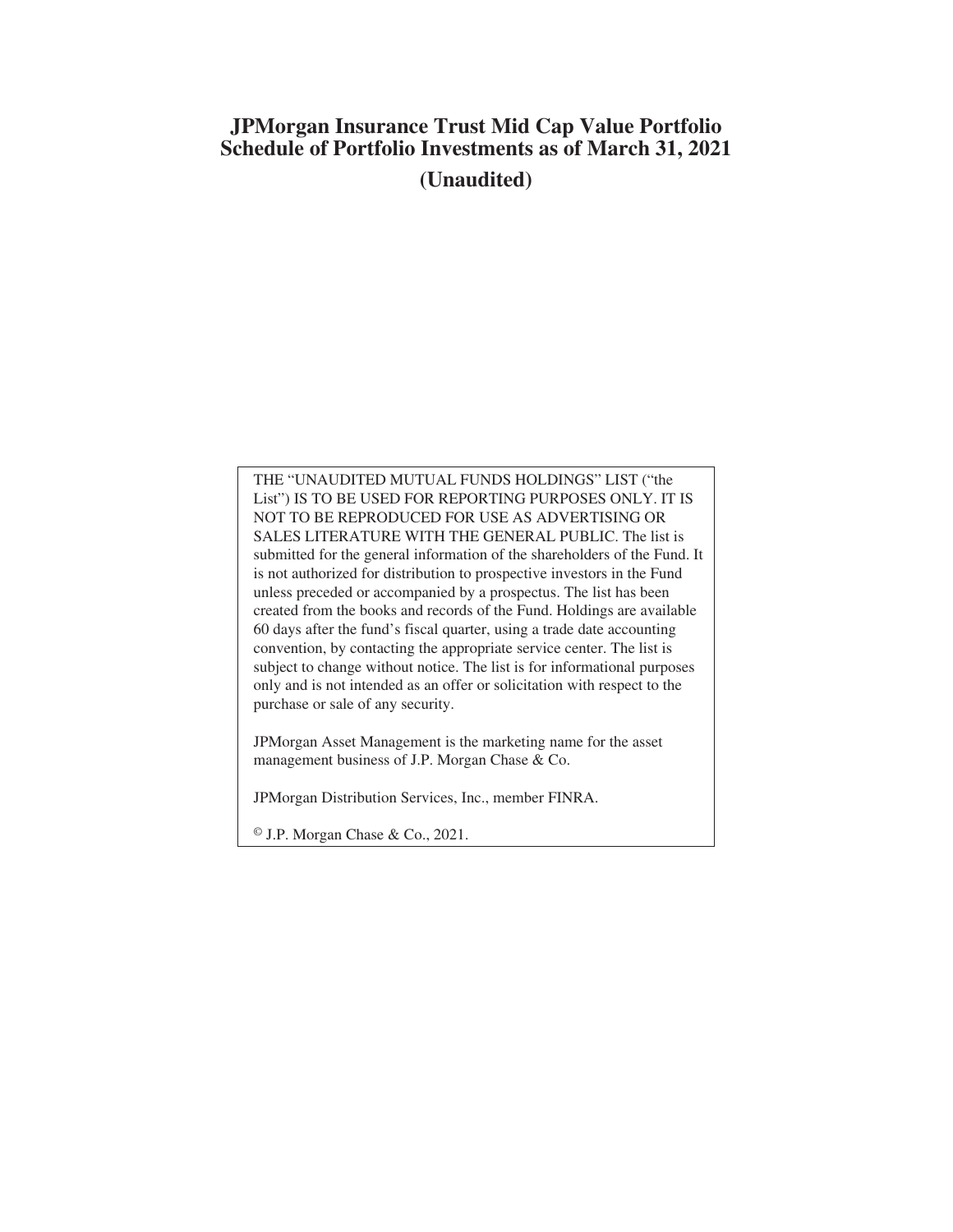# **SCHEDULE OF PORTFOLIO INVESTMENTS**

AS OF MARCH 31, 2021 (Unaudited)

| <b>Investments</b>                    | Shares (000) | <b>Value (\$000)</b> |
|---------------------------------------|--------------|----------------------|
| <b>COMMON STOCKS - 97.7%</b>          |              |                      |
| Airlines $-0.6\%$                     |              |                      |
| Southwest Airlines Co.*               | 46           | 2,797                |
| Banks $-8.2\%$                        |              |                      |
| Citizens Financial Group, Inc.        | 140          | 6,159                |
| Fifth Third Bancorp                   | 207          | 7,745                |
| Huntington Bancshares, Inc.           | 297          | 4,673                |
| M&T Bank Corp.                        | 51           | 7,733                |
| Regions Financial Corp.               | 303          | 6,255                |
| TCF Financial Corp.                   | 97           | 4,489                |
| Zions Bancorp NA                      | 68           | 3,734                |
|                                       |              | 40,788               |
| Beverages $-1.5%$                     |              |                      |
| Constellation Brands, Inc., Class A   | 22           | 4,921                |
| Keurig Dr Pepper, Inc.                | 75           | 2,561                |
|                                       |              |                      |
|                                       |              | 7,482                |
| <b>Building Products — 1.3%</b>       |              |                      |
| Fortune Brands Home & Security, Inc.  | 69           | 6,636                |
| Capital Markets — 6.0%                |              |                      |
| Ameriprise Financial, Inc.            | 38           | 8,721                |
| Northern Trust Corp.                  | 54           | 5,623                |
| Raymond James Financial, Inc.         | 54           | 6,605                |
| State Street Corp.                    | 38           | 3,213                |
| T. Rowe Price Group, Inc.             | 32           | 5,550                |
|                                       |              | 29,712               |
| Chemicals $-1.4%$                     |              |                      |
| Celanese Corp.                        | 26           | 3,886                |
| Valvoline, Inc.                       | 123          | 3,218                |
|                                       |              | 7,104                |
|                                       |              |                      |
| Communications Equipment — 1.6%       |              |                      |
| CommScope Holding Co., Inc.*          | 119          | 1,824                |
| Motorola Solutions, Inc.              | 34           | 6,331                |
|                                       |              | 8,155                |
| <b>Construction Materials — 1.0%</b>  |              |                      |
| Martin Marietta Materials, Inc.       | 15           | 5,052                |
| <b>Consumer Finance — 0.9%</b>        |              |                      |
| <b>Discover Financial Services</b>    | 48           | 4,541                |
| Containers & Packaging - 1.8%         |              |                      |
| Ball Corp.                            | 18           | 1,484                |
| Packaging Corp. of America            | 24           | 3,249                |
| Silgan Holdings, Inc.                 | 106          | 4,455                |
|                                       |              | 9,188                |
| Distributors $-1.5%$                  |              |                      |
| Genuine Parts Co.                     | 27           | 3,136                |
| LKQ Corp.*                            | 107          | 4,544                |
|                                       |              |                      |
|                                       |              | 7,680                |
| Diversified Financial Services — 0.5% |              |                      |
| Voya Financial, Inc.                  | 41           | 2,609                |
| Electric Utilities - 3.6%             |              |                      |
| <b>Edison International</b>           | 82           | 4,806                |
| Entergy Corp.                         | 55           | 5,470                |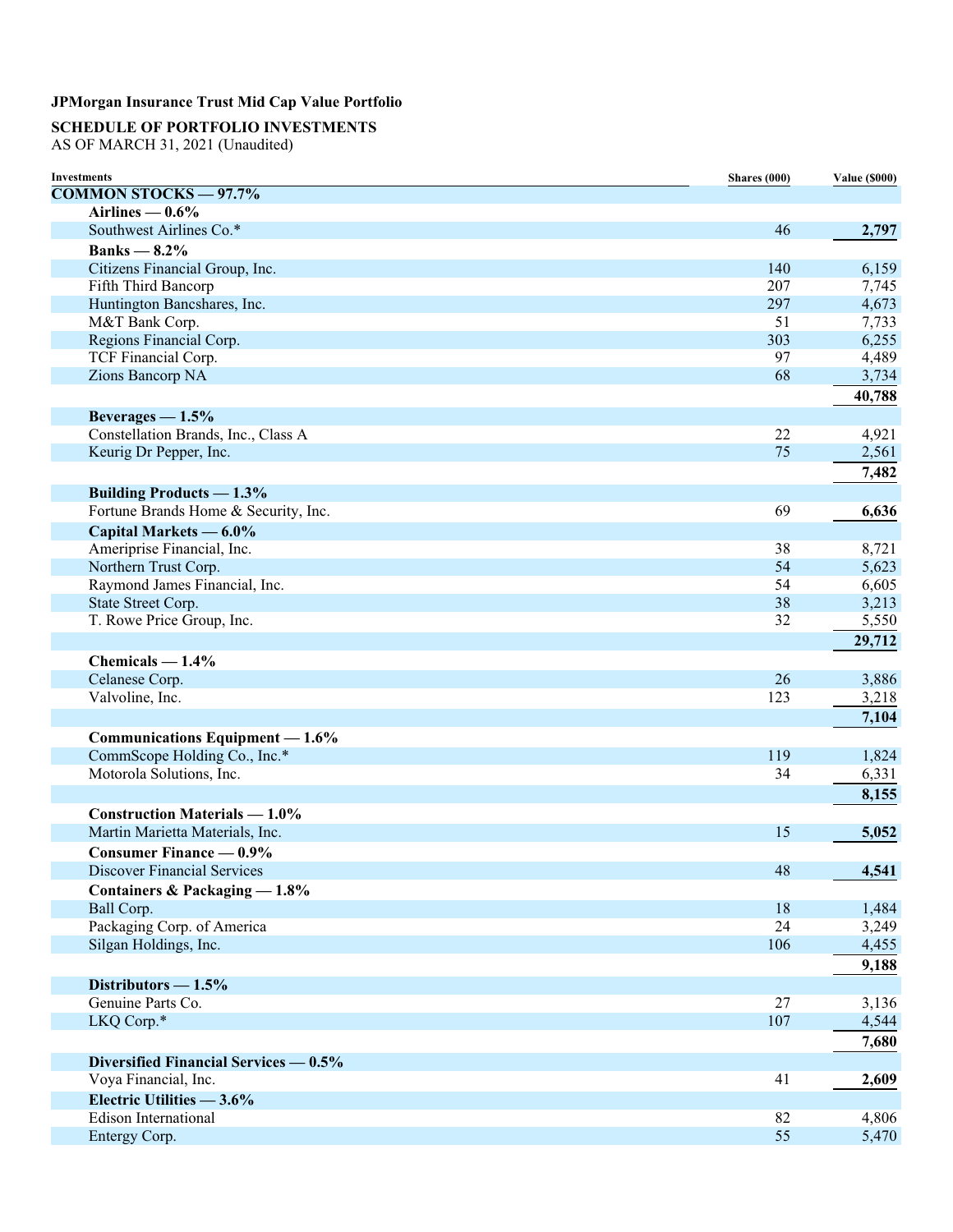| Xcel Energy, Inc.                                             | 118            | 7,854          |
|---------------------------------------------------------------|----------------|----------------|
|                                                               |                | 18,130         |
| Electrical Equipment - 3.6%                                   |                |                |
| Acuity Brands, Inc.<br>AMETEK, Inc.                           | 35             | 5,771          |
|                                                               | 39             | 5,042          |
| Hubbell, Inc.                                                 | 37             | 6,879          |
|                                                               |                | 17,692         |
| Electronic Equipment, Instruments & Components - 4.0%         |                |                |
| Amphenol Corp., Class A                                       | 87             | 5,759          |
| CDW Corp.                                                     | 32             | 5,294          |
| Keysight Technologies, Inc.*                                  | 16             | 2,342          |
| <b>SYNNEX Corp.</b>                                           | 55             | 6,361          |
|                                                               |                | 19,756         |
| Equity Real Estate Investment Trusts (REITs) - 9.1%           |                |                |
| American Campus Communities, Inc.                             | 9              | 374            |
| American Homes 4 Rent, Class A                                | 117            | 3,887          |
| AvalonBay Communities, Inc.                                   | 20             | 3,685          |
| Boston Properties, Inc.                                       | 44             | 4,467          |
| Brixmor Property Group, Inc.                                  | 134<br>9       | 2,710          |
| Essex Property Trust, Inc.<br>Federal Realty Investment Trust | 24             | 2,563          |
| <b>JBG SMITH Properties</b>                                   | 54             | 2,444<br>1,712 |
| Kimco Realty Corp.                                            | 161            | 3,015          |
| Mid-America Apartment Communities, Inc.                       | 14             | 1,994          |
| Outfront Media, Inc.*                                         | 7              | 151            |
| Rayonier, Inc.                                                | 120            | 3,855          |
| Regency Centers Corp.                                         | 37             | 2,110          |
| Rexford Industrial Realty, Inc.                               | 25             | 1,238          |
| Sun Communities, Inc.                                         | 11             | 1,706          |
| Ventas, Inc.                                                  | 37             | 1,992          |
| Weyerhaeuser Co.                                              | 121            | 4,308          |
| WP Carey, Inc.                                                | 34             | 2,431          |
|                                                               |                | 44,642         |
| Food & Staples Retailing - 1.3%                               |                |                |
| Kroger Co. (The)                                              | 87             | 3,115          |
| US Foods Holding Corp.*                                       | 92             | 3,499          |
|                                                               |                | 6,614          |
| Food Products — 0.9%                                          |                |                |
| Post Holdings, Inc.*                                          | 40             | 4,239          |
| Gas Utilities $-1.2\%$                                        |                |                |
| National Fuel Gas Co.                                         | 115            | 5,760          |
| Health Care Equipment & Supplies - 1.4%                       |                |                |
| Zimmer Biomet Holdings, Inc.                                  | 43             | 6,920          |
| Health Care Providers & Services - 5.5%                       |                |                |
| AmerisourceBergen Corp.                                       | 45             | 5,321          |
| Cigna Corp.                                                   | 16             | 3,894          |
| Henry Schein, Inc.*                                           | 55             | 3,835          |
| Humana, Inc.                                                  | $\overline{4}$ | 1,794          |
| Laboratory Corp. of America Holdings*                         | 28             | 7,157          |
| Universal Health Services, Inc., Class B                      | 40             | 5,304          |
|                                                               |                | 27,305         |
| Hotels, Restaurants & Leisure $-0.5\%$                        |                |                |
| Darden Restaurants, Inc.                                      | 17             | 2,432          |
| Household Durables - 2.3%                                     |                |                |
| Mohawk Industries, Inc.*                                      | 27             | 5,181          |
| Newell Brands, Inc.                                           | 238            | 6,383          |
|                                                               |                | 11,564         |
|                                                               |                |                |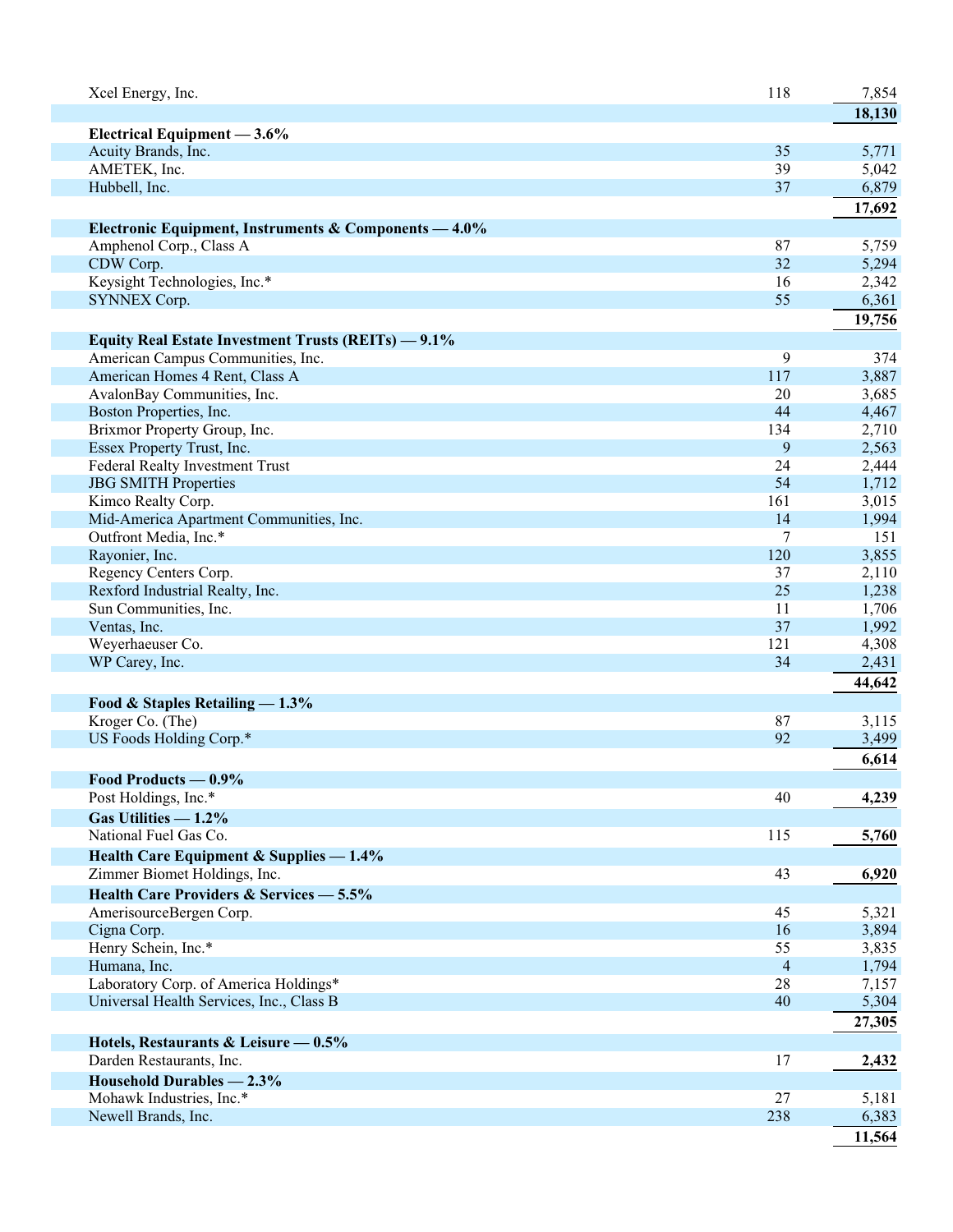# **SCHEDULE OF PORTFOLIO INVESTMENTS**

AS OF MARCH 31, 2021 (Unaudited) (continued)

| <b>Investments</b>                                     | Shares (000) | <b>Value (\$000)</b> |
|--------------------------------------------------------|--------------|----------------------|
| Household Products — 0.6%                              |              |                      |
| Energizer Holdings, Inc.                               | 65           | 3,084                |
| <b>Industrial Conglomerates - 1.4%</b>                 |              |                      |
| Carlisle Cos., Inc.                                    | 43           | 7,120                |
| Insurance $-6.2\%$                                     |              |                      |
| Alleghany Corp. *                                      | 5            | 2,955                |
| Hartford Financial Services Group, Inc. (The)          | 73           | 4,864                |
| Lincoln National Corp.                                 | 59           | 3,675                |
| Loews Corp.                                            | 158          | 8,088                |
| Marsh & McLennan Cos., Inc.                            | 31           | 3,745                |
| Progressive Corp. (The)                                | 38           | 3,645                |
| WR Berkley Corp.                                       | 48           | 3,599                |
|                                                        |              | 30,571               |
| Interactive Media & Services $-0.7\%$                  |              |                      |
| InterActiveCorp. *                                     | 16           | 3,390                |
| Internet & Direct Marketing Retail - 0.6%              |              |                      |
| Expedia Group, Inc. *                                  | 17           | 2,917                |
| Machinery $-6.8\%$                                     |              |                      |
| <b>IDEX</b> Corp.                                      | 25           | 5,193                |
| ITT, Inc.                                              | 80           | 7,290                |
| Lincoln Electric Holdings, Inc.                        | 45           | 5,472                |
| Middleby Corp. (The) *                                 | 38           | 6,289                |
| Snap-on, Inc.                                          | 24           | 5,505                |
| Timken Co. (The)                                       | 49           | 4,017                |
|                                                        |              | 33,766               |
| Media $-3.0\%$                                         |              |                      |
| Discovery, Inc., Class C <sup>*</sup>                  | 37           | 1,354                |
| Liberty Broadband Corp., Class C*                      | 48           | 7,184                |
| Liberty Media Corp.-Liberty SiriusXM, Class C *        | 149          | 6,592                |
|                                                        |              | 15,130               |
| Metals & Mining $-0.9\%$                               |              |                      |
| Freeport-McMoRan, Inc. *                               | 130          | 4,275                |
| Multiline Retail — 0.7%                                |              |                      |
| Kohl's Corp.                                           | 60           | 3,559                |
| Multi-Utilities - 3.2%                                 |              |                      |
|                                                        |              |                      |
| CMS Energy Corp.<br>Sempra Energy                      | 104<br>22    | 6,346<br>2,882       |
| WEC Energy Group, Inc.                                 | 69           | 6,448                |
|                                                        |              | 15,676               |
|                                                        |              |                      |
| Oil, Gas & Consumable Fuels - 3.8%                     |              |                      |
| Cabot Oil & Gas Corp.                                  | 162          | 3,033                |
| Diamondback Energy, Inc.                               | 103          | 7,602                |
| EQT Corp. *                                            | 122          | 2,260                |
| Equitrans Midstream Corp.<br>Williams Cos., Inc. (The) | 170<br>200   | 1,390<br>4,748       |
|                                                        |              |                      |
|                                                        |              | 19,033               |
| Professional Services — 0.8%                           |              |                      |
| Leidos Holdings, Inc.                                  | 43           | 4,171                |
| Real Estate Management & Development - 1.3%            |              |                      |
| CBRE Group, Inc., Class A *                            | 79           | 6,212                |
| Cushman & Wakefield plc *                              | 18           | 291                  |
|                                                        |              |                      |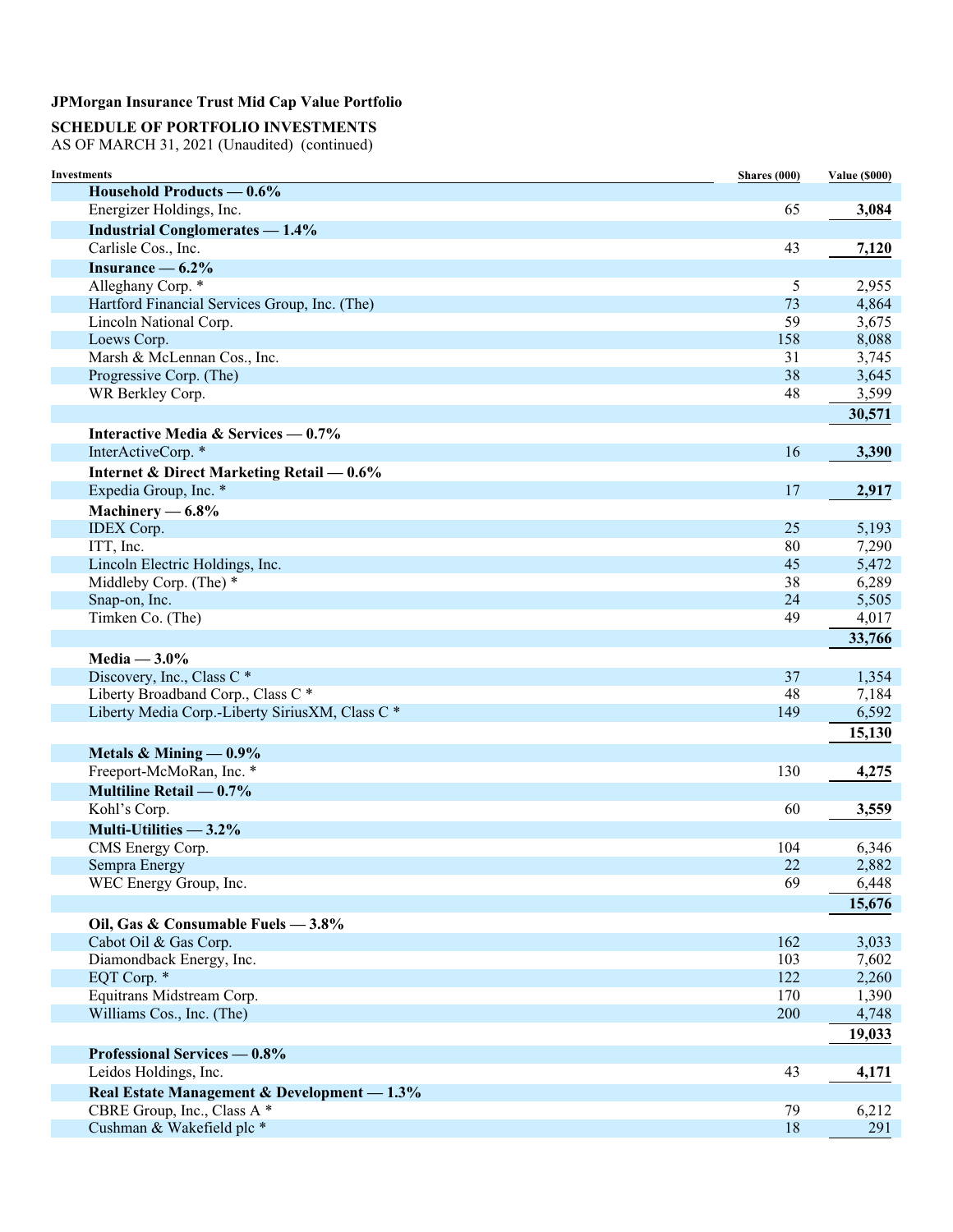|                                                                                      |               | 6,503    |
|--------------------------------------------------------------------------------------|---------------|----------|
| Semiconductors & Semiconductor Equipment $-1.0\%$                                    |               |          |
| Analog Devices, Inc.                                                                 | 34            | 5,203    |
| Software $-1.6\%$                                                                    |               |          |
| NortonLifeLock, Inc.                                                                 | 230           | 4,880    |
| Synopsys, Inc. *                                                                     | <sup>11</sup> | 2,845    |
|                                                                                      |               | 7,725    |
| Specialty Retail $-3.6\%$                                                            |               |          |
| AutoZone, Inc. *                                                                     | 5             | 7,061    |
| Best Buy Co., Inc.                                                                   | 54            | 6,186    |
| Gap, Inc. (The) $*$                                                                  | 153           | 4,555    |
|                                                                                      |               | 17,802   |
| Textiles, Apparel & Luxury Goods - 1.8%                                              |               |          |
| Carter's, Inc. *                                                                     | 45            | 4,023    |
| Ralph Lauren Corp. *                                                                 | 39            | 4,764    |
|                                                                                      |               | 8,787    |
| <b>TOTAL COMMON STOCKS (Cost \$282,088)</b>                                          |               | 485,510  |
| <b>SHORT-TERM INVESTMENTS - 2.6%</b>                                                 |               |          |
| <b>INVESTMENT COMPANIES — 2.6%</b>                                                   |               |          |
| JPMorgan U.S. Government Money Market Fund Class Institutional Shares, 0.03% (a) (b) |               |          |
| (Cost \$12,931)                                                                      | 12,931        | 12,931   |
| Total Investments - 100.3%                                                           |               |          |
| (Cost \$295,019)                                                                     |               | 498,441  |
| Liabilities in Excess of Other Assets $- (0.3)\%$                                    |               | (1, 562) |
| <b>Net Assets — 100.0%</b>                                                           |               | 496,879  |
|                                                                                      |               |          |

Percentages indicated are based on net assets.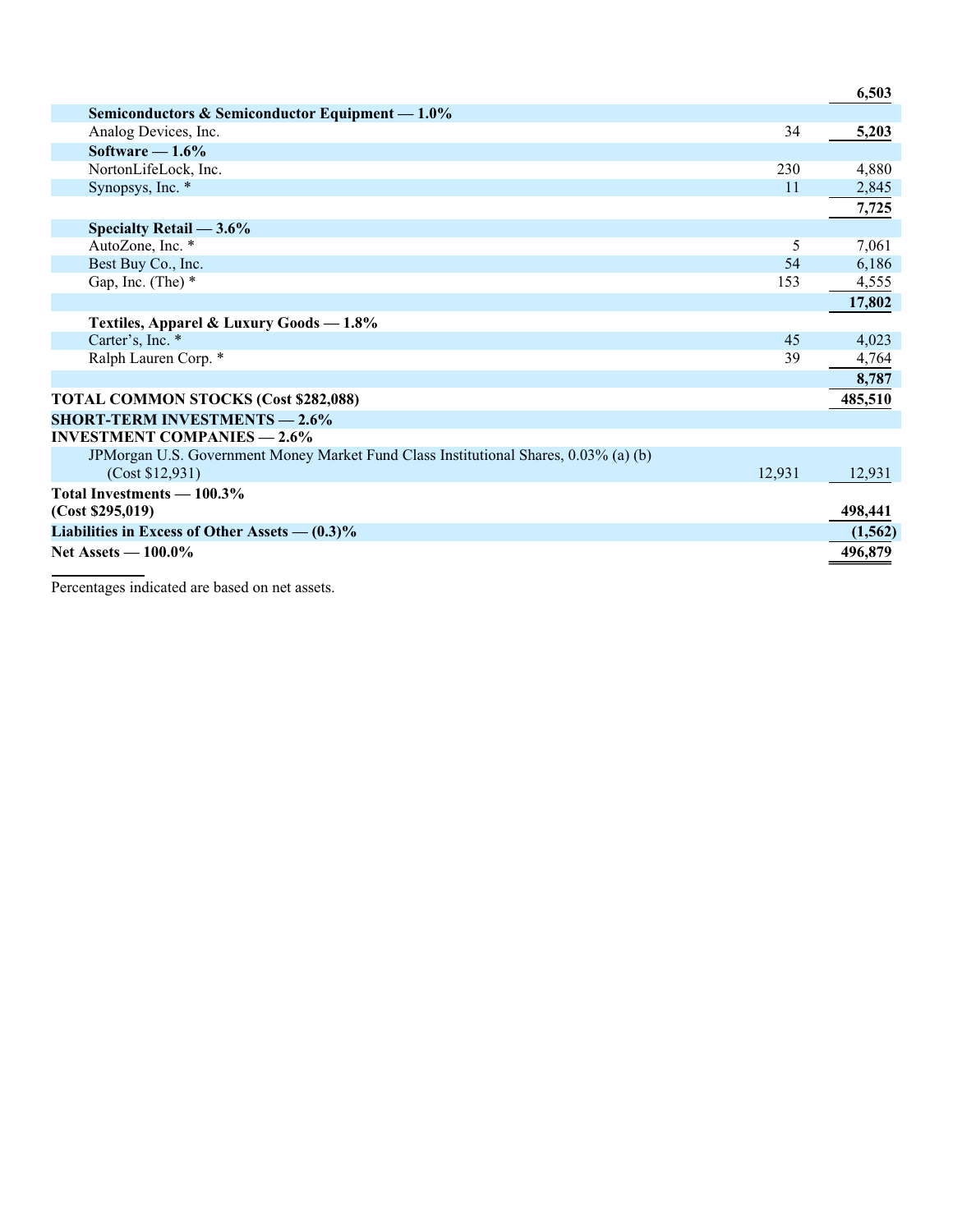### **SCHEDULE OF PORTFOLIO INVESTMENTS**

AS OF MARCH 31, 2021 (Unaudited) (continued)

- (a) Investment in an affiliated fund, which is registered under the Investment Company Act of 1940, as amended, and is advised by J.P. Morgan Investment Management Inc.
- (b) The rate shown is the current yield as of March 31, 2021.
- \* Non-income producing security.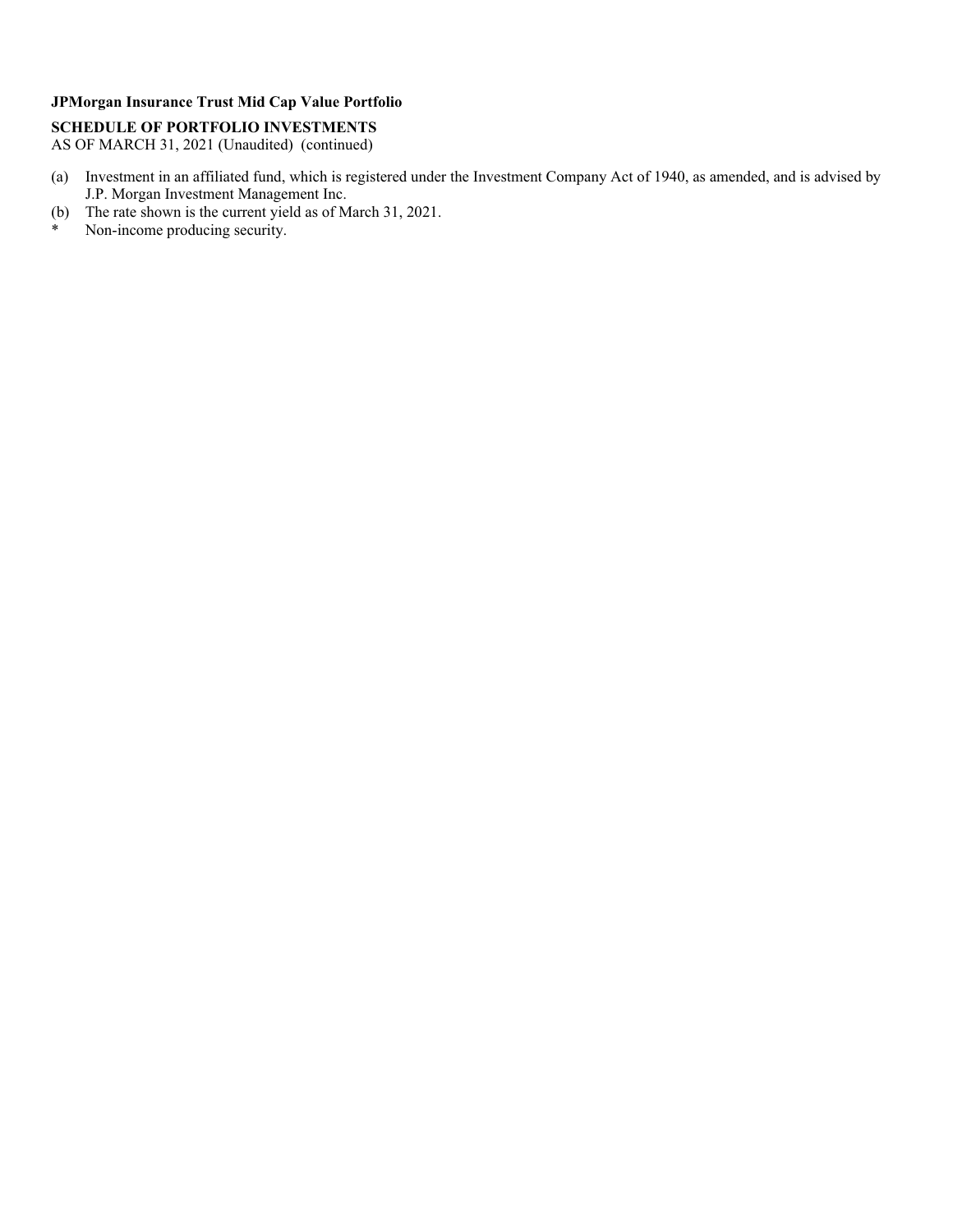#### **SCHEDULE OF PORTFOLIO INVESTMENTS**

AS OF MARCH 31, 2021 (Unaudited) (continued) (Dollar values in thousands)

**A. Valuation of Investments** – Investments are valued in accordance with U.S. generally accepted accounting principles ("GAAP") and the Portfolio's valuation policies set forth by, and under the supervision and responsibility of, the Board of Trustees of the Trust (the "Board"), which established the following approach to valuation, as described more fully below: (i) investments for which market quotations are readily available shall be valued at their market value and (ii) all other investments for which market quotations are not readily available shall be valued at their fair value as determined in good faith by the Board.

J.P. Morgan Investment Management Inc. (the "Administrator") has established the J.P. Morgan Asset Management Americas Valuation Committee ("AVC") to assist the Board with the oversight and monitoring of the valuation of the Portfolio's investments. The Administrator implements the valuation policies of the Portfolio's investments, as directed by the Board. The AVC oversees and carries out the policies for the valuation of investments held in the Portfolio. This includes monitoring the appropriateness of fair values based on results of ongoing valuation oversight including, but not limited, to consideration of macro or security specific events, market events, and pricing vendor and broker due diligence. The Administrator is responsible for discussing and assessing the potential impacts to the fair values on an ongoing basis, and, at least on a quarterly basis, with the AVC and the Board.

Equities and other exchange-traded instruments are valued at the last sale price or official market closing price on the primary exchange on which the instrument is traded before the net asset values ("NAV") of the Portfolio are calculated on a valuation date.

Investments in open-end investment companies ("Underlying Funds") are valued at each Underlying Fund's NAV per share as of the report date.

Valuations reflected in this report are as of the report date. As a result, changes in valuation due to market events and/or issuer-related events after the report date and prior to issuance of the report are not reflected herein.

The various inputs that are used in determining the valuation of the Portfolio's investments are summarized into the three broad levels listed below.

- Level 1 Unadjusted inputs using quoted prices in active markets for identical investments.
- Level 2 Other significant observable inputs including, but not limited to, quoted prices for similar investments, inputs other than quoted prices that are observable for investments (such as interest rates, prepayment speeds, credit risk, etc.) or other market corroborated inputs.
- Level 3 Significant inputs based on the best information available in the circumstances, to the extent observable inputs are not available (including the Portfolio's assumptions in determining the fair value of investments).

A financial instrument's level within the fair value hierarchy is based on the lowest level of any input, both individually and in the aggregate, that is significant to the fair value measurement. The inputs or methodology used for valuing instruments are not necessarily an indication of the risk associated with investing in those instruments.

The following table represents each valuation input as presented on the Schedule of Portfolio Investments ("SOI"):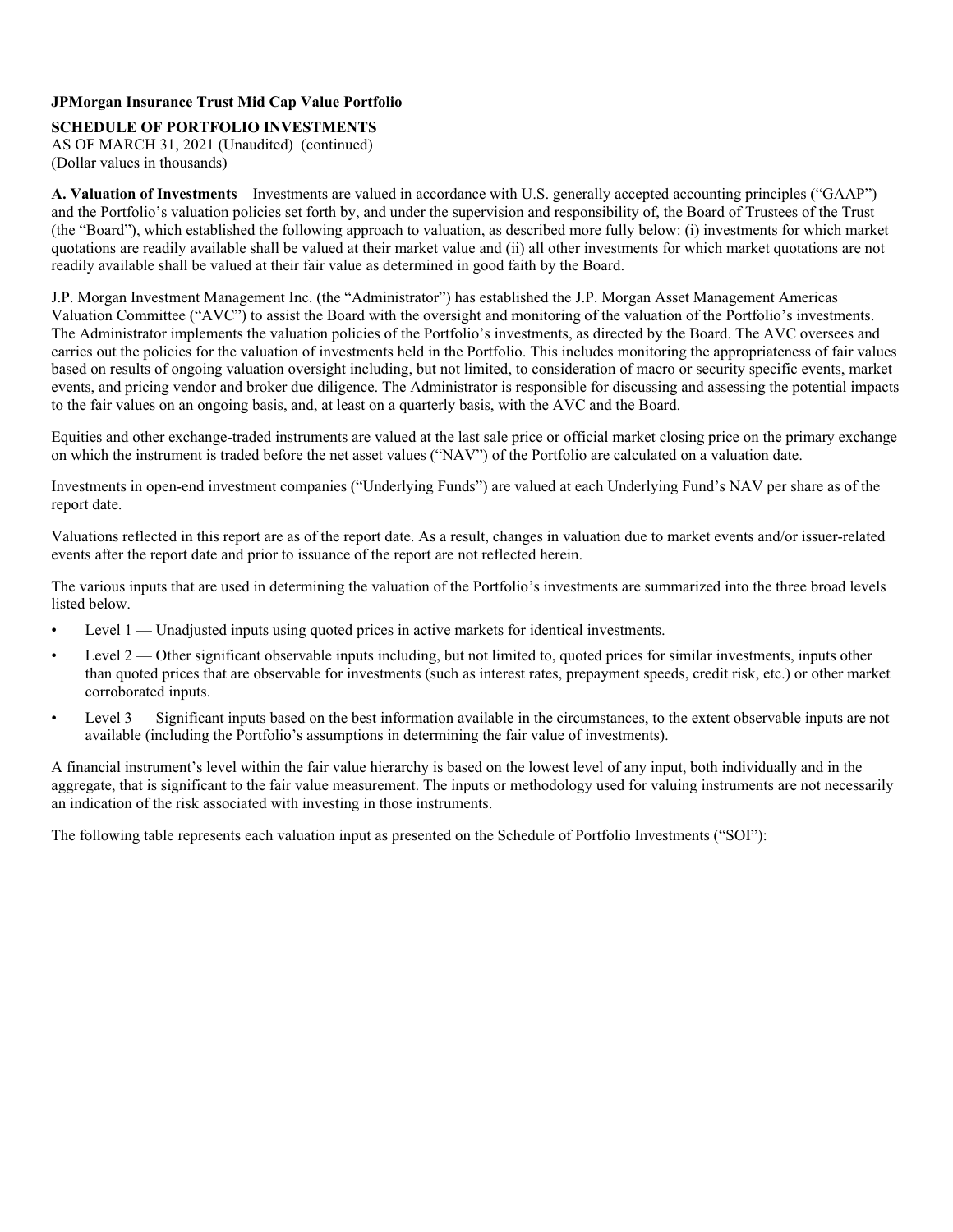### **SCHEDULE OF PORTFOLIO INVESTMENTS**

AS OF MARCH 31, 2021 (Unaudited) (continued) (Dollar values in thousands)

|                                            |                | Level 2                      | Level 3                  |           |
|--------------------------------------------|----------------|------------------------------|--------------------------|-----------|
|                                            | <b>Level 7</b> | Other significant observable | Significant unobservable |           |
|                                            | Quoted prices  | inputs                       | ınputs                   | Total     |
| <b>Total Investments in Securities (a)</b> | 498.441        |                              |                          | \$498.441 |

(a) Please refer to the SOI for specifics of portfolio holdings.